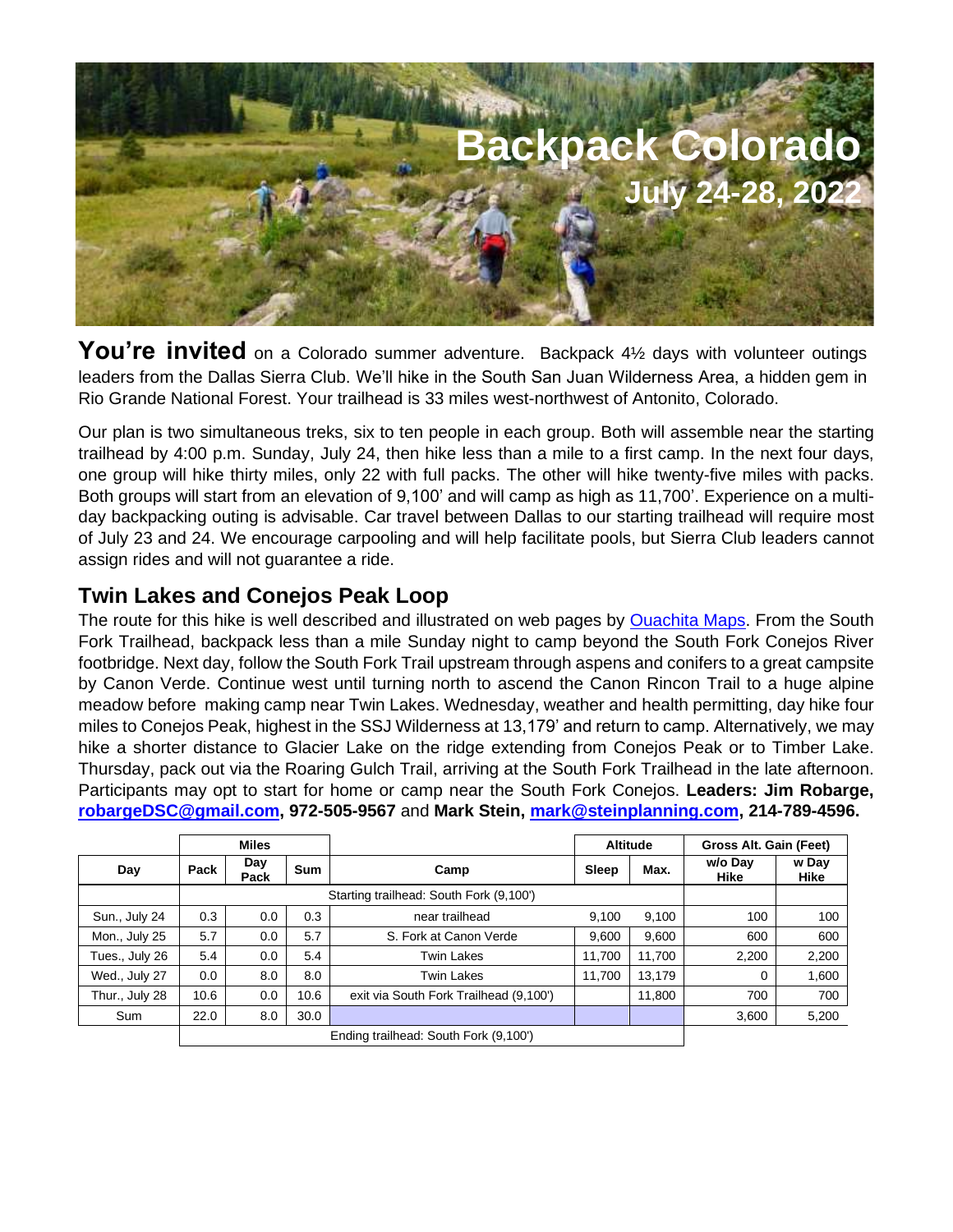## **Green Lake and Blue Lake Loop**

Sunday and Monday on this hike match the Twin Lakes and Conejos Loop hike—gently moving up the South Fork Conejos River valley. On Tuesday morning, the route turns southwest, up Canon Verde to a Tuesday camp at Green Lake, a cirque nestled below the Continental Divide. After a steep but short Wednesday morning ascent to the Continental Divide Trail, pursue a relatively flat ridge to a camp near Blue Lake, a hub of trails in the area. Thursday, enjoy a long, scenic, downhill hike following the South Fork Conejos to your starting trailhead, where backpackers may start the homeward trip or camp another night. This hike route differs from the Blue Lake hike described by [Ouachita Maps,](http://www.ouachitamaps.com/SSJ%20Wilderness.html) but the trails can be found on the Ouachita Maps site. **Leaders: Paula Biestek, [c.moonbeam61@gmail.com,](mailto:c.moonbeam61@gmail.com) 469-261-1723**  and **Arthur Kuehne, [arthur@akuehne.com,](mailto:arthur@akuehne.com) 214-608-3210.** 

|                                       | <b>Miles</b>                            |             |            |                                        |        | <b>Altitude</b> | Gross Alt.  |
|---------------------------------------|-----------------------------------------|-------------|------------|----------------------------------------|--------|-----------------|-------------|
| Day                                   | Pack                                    | Day<br>Pack | <b>Sum</b> | Camp                                   | Sleep  | Max.            | Gain (Feet) |
|                                       | Starting trailhead: South Fork (9,100') |             |            |                                        |        |                 |             |
| Sun., July 24                         | 0.3                                     | 0.0         | 5.8        | near trailhead                         | 9.100  | 9.100           | 100         |
| Mon., July 25                         | 5.7                                     | 0.0         | 5.7        | S. Fork at Canon Verde                 | 9.600  | 9.600           | 600         |
| Tues., July 26                        | 4.1                                     | 0.0         | 4.1        | Green Lake                             | 11.500 | 11,500          | 2,000       |
| Wed., July 27                         | 5.3                                     | 0.0         | 5.3        | <b>Blue Lake</b>                       | 11.500 | 11.900          | 500         |
| Thur., July 28                        | 10.0                                    | 0.0         | 10.0       | exit via South Fork Trailhead (9,100') | 9.100  | 11,500          | 200         |
| Sum                                   | 25.4                                    | 0.0         | 25.4       |                                        |        |                 | 3,400       |
| Ending trailhead: South Fork (9,100') |                                         |             |            |                                        |        |                 |             |

**To register:** Read the full trip description. Contact Trip Coordinator **Jim Robarge, 972-505-9567, [robargeDSC@gmail.com](mailto:robargeDSC@gmail.com)**, if you need more information. Mail the following items to **Jim Robarge, 2615 Woodside Drive, Highland Village, TX 75077:** 

- 1. The Personal Information Form found at the end of this document;
- 2. The completed, signed Medical Form found at the end of this document;
- 3. The signed Participation Agreement found at the end of this document;
- 4. A check of money order for \$100 payable to "**Dallas Sierra Club**." This fee is for Wilderness First Aid courses and other training expenses for volunteer outings leaders. Fees are nonrefundable after June 30, except that if the Dallas Sierra Club must cancel the outing, its financial responsibility is to refund the fee you have paid to the Dallas Sierra Club, but not payments for airfare or other expenses you may have incurred.

Alternatively, you may send the first three items electronically. We'll hold a place for you on the outing only after all four items have been received. Jim will acknowledge receipt when all items are received.

**Carpools:** Carpooling is encouraged. Shared transportation can significantly reduce trip cost per person, and it offers companionship. It's good to agree before committing to a carpool about how car expenses to and from home will be shared. Popular practices are for riders (excluding the vehicle owner) to split fuel expenses or for all vehicle occupants (including the owner) to split fuel expenses and an allowance of ten to twenty cents per mile for vehicle wear and maintenance.

The Sierra Club and its leaders will not assign participants to a carpool. Assignment exposes the Club and its leaders to an unacceptable liability risk. The Sierra Club will, on request, provide periodic information about rides offered and riders wanted, but does not guarantee riders or rides. Inability to arrange transportation will not be grounds for a refund of the registration fee.

**Maps:** National Geographic Trails Illustrated map #142 (South San Juan/Del Norte) presents the trails we'll pursue. The Roaring Gulch Trail was significantly misplaced in the 1997 edition. Several trails have disappeared due to infrequent use. For accurate free maps of the area, click this link to [Ouachita Maps.](http://www.ouachitamaps.com/SSJ%20Wilderness.html)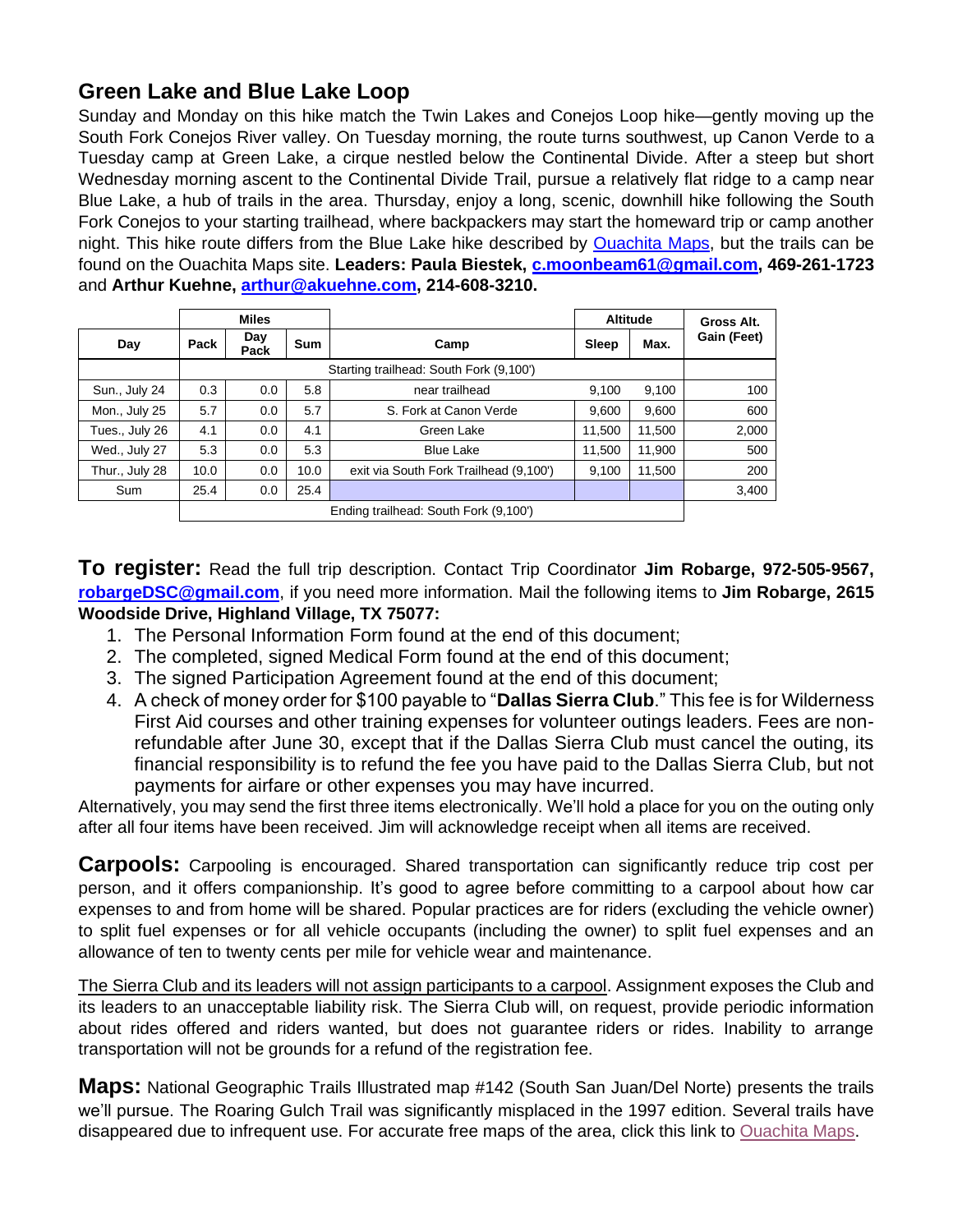**Weather:** Daily average July high temperatures are high 60s. Daily average lows are low 40s. Thunderstorms occur on about one day in three.

**Gear:** Bring personal gear and food. Sharing with a friend s fine.

- **Backpack:** You'll need one to carry what you'll need for four days and nights. For day hikes, you could offload most of your gear and food into your tent and bear bag or use a rucksack for lunch, and other essentials. Try to keep your loaded pack, including water to thirty pounds.
- **Tent, sleeping bag, sleep pad:** A backpacker needs all of these. The primary function of the air mattress is to insulate you from cold ground.
- **Clothing:** Layers are key to comfort. Five layers for your torso are recommended (including a rain/wind shell), two layers for your legs. (One layer should be rain pants, which double as thermal protection.) Denim become chilly and heavy when wet; avoid it. Wear tested boots or trail runners and two layers of socks (thin sock on the inside to preclude blisters), gloves, and a cap to keep your head warm at night. Don't forget a hat, sunglasses and sunscreen for UV protection.
- **Food:** Most hikers prepare a hot meal in the early evening and a no-cook mal for lunch. Some will eat a quick cooked breakfast; others a no-cook breakfast. Dehydrated foods requiring only boiling water and a short wait for rehydration are available at outing stores, but good and less expensive alternatives are available from grocery stores. Bring snacks for the trail. We will not build fires, so use a tiny stove and gas canister for cooking.
- **Water:** We'll be near water at least every eight hours. Chlorine dioxide tablets are easy and popular treatment, but filters are okay, too. Drinking a minimum of three or four liters daily is important, especially at high altitude.
- **Other stuff:** Don't forget a headlamp or flashlight and personal health and first aid items. Bring (or share) a lightweight garden towel and tissue for personal waste disposal plus a zip-lock bag for used tissues. That's right—pack out the paper!

**Bears:** The last grizzly in Colorado was killed near Blue Lake in 1979. Black bears and smaller mammals could devour your food, so hang all food and scented items in a bear bag or bear-proof container nightly or when camp is unattended. Don't eat or store food in your tent. Prepare meals away from your sleeping area. Store trash in your food bag (within a separate plastic bag).

**Medical:** Our leaders have trained for wilderness first aid, but they are not medical professionals. Participants are encouraged to bring first aid supplies for personal use and to inform leaders about a medical condition such as controlled diabetes, heart problems or allergic reactions that could require emergency treatment. Tell the leader where you store vital medications you could need. Medical information you provide may be shared with medical professionals who treat you in the event of injury or sickness. Participants must be vaccinated twice against COVID-19 and have boosters for which they are eligible. Masks will not be required unless CDC guidelines so recommend.

**Leave No Trace**: Leave-no-trace wilderness ethics are expected of all participants. All trash must be packed out. (Bring a zip-lock bag.) Pets, firearms and smoking are not allowed.

**Group = Safety:** Participants who leave the led group without leader consent will be asked to sign out of the trip and will no longer be part of the outing. If you leave the outing, please don't hike alone and always hike on a trail. Most deaths in wild areas occur when a solo hiker becomes incapacitated before being found. When leaving camp, especially at night, be careful to not get

**Minors:** Minors may participate with leader consent if accompanied at all times by their parent or legal guardian.

**California Seller of Travel Law:** Because the Sierra Club is a California nonprofit corporation and California has a "Seller of Travel" law; we're required to post this notice: CST 2087766-40. Registration as a seller of travel does not constitute approval by the State of California.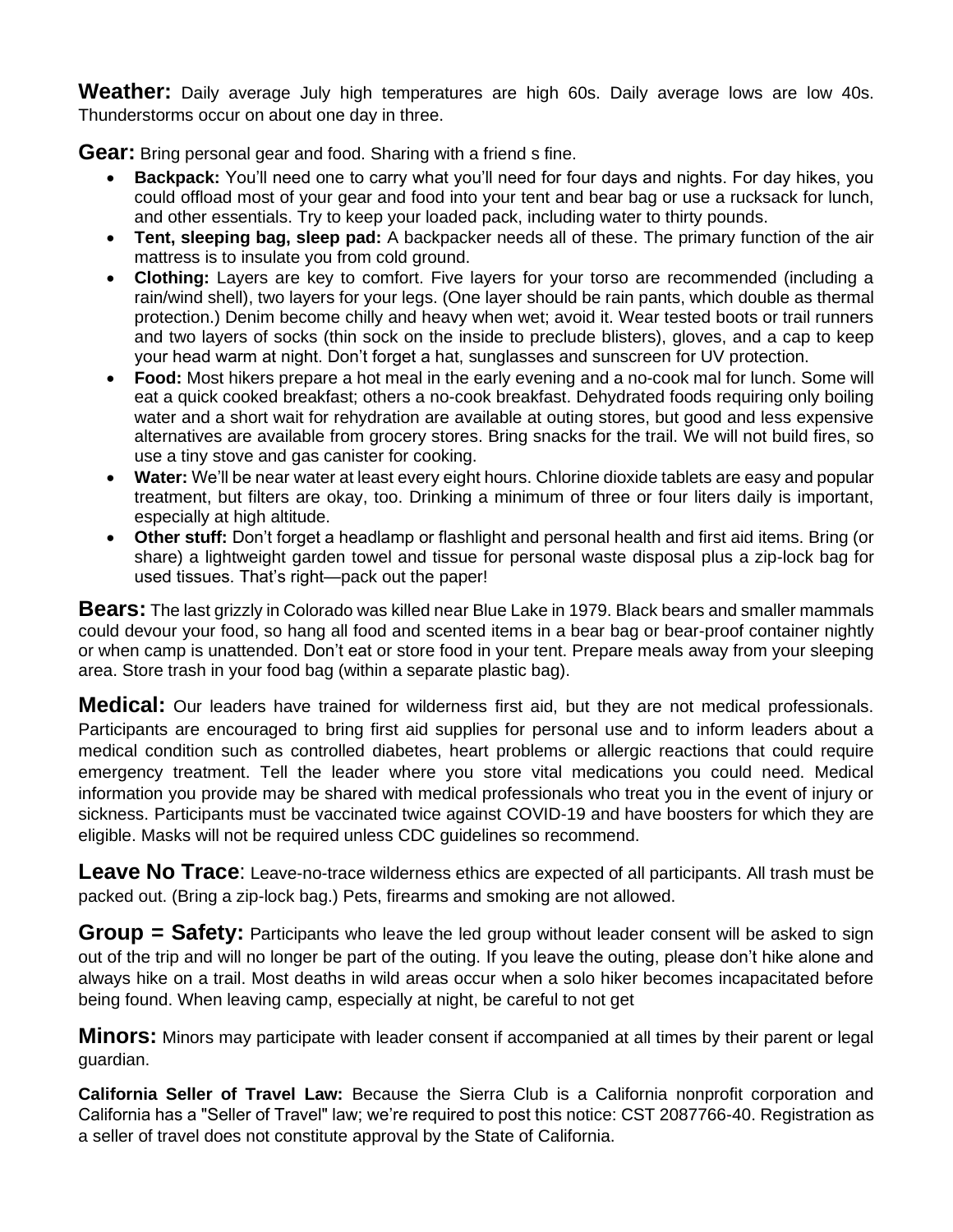## **Personal Information Form, South San Juan Wilderness**

Name **Email:**  $\blacksquare$ 

## **If you have a preference between the two hike itineraries, what is it?**

- \_\_\_ Twin Lakes and Conejos Peak Loop
- **Example 2** Green Lake and Blue Lake Loop
- \_\_\_ No preference

## **Experience:**

We want you to enjoy your outing experience. Sharing some information about your previous hiking and camping experiences could help us offer you better advice about this outing.

- Have you been on another overnight outing with the Dallas Sierra Club? (yes or no)
- If yes, where was the trip, in what year, and who was your trip leader, if you remember?
- If no, where and in what year have you backpacked?

## **Transportation:**

- Do you have transportation from your home to the trailhead? (yes or no)
- Should we identify you as seeking a ride and sharing car expenses? (yes or no)
- If driving, would you like us to identify you to prospective riders? (yes or no)

Sierra Club leaders cannot assign rides to Sierra Club outings. Any arrangement of a carpool is strictly up to the car owner or driver and riders. Being listed as prospectively offering or seeking a ride does not obligate you to accept. Listings will include only name, email, phone, and city or neighborhood of residence. Notify **Jim Robarge, [robargeDSC@gmail.com,](mailto:robargeDSC@gmail.com) 972- 505-9567**, to be added or removed from the list and an appropriate change will be made to the list of carpool prospects.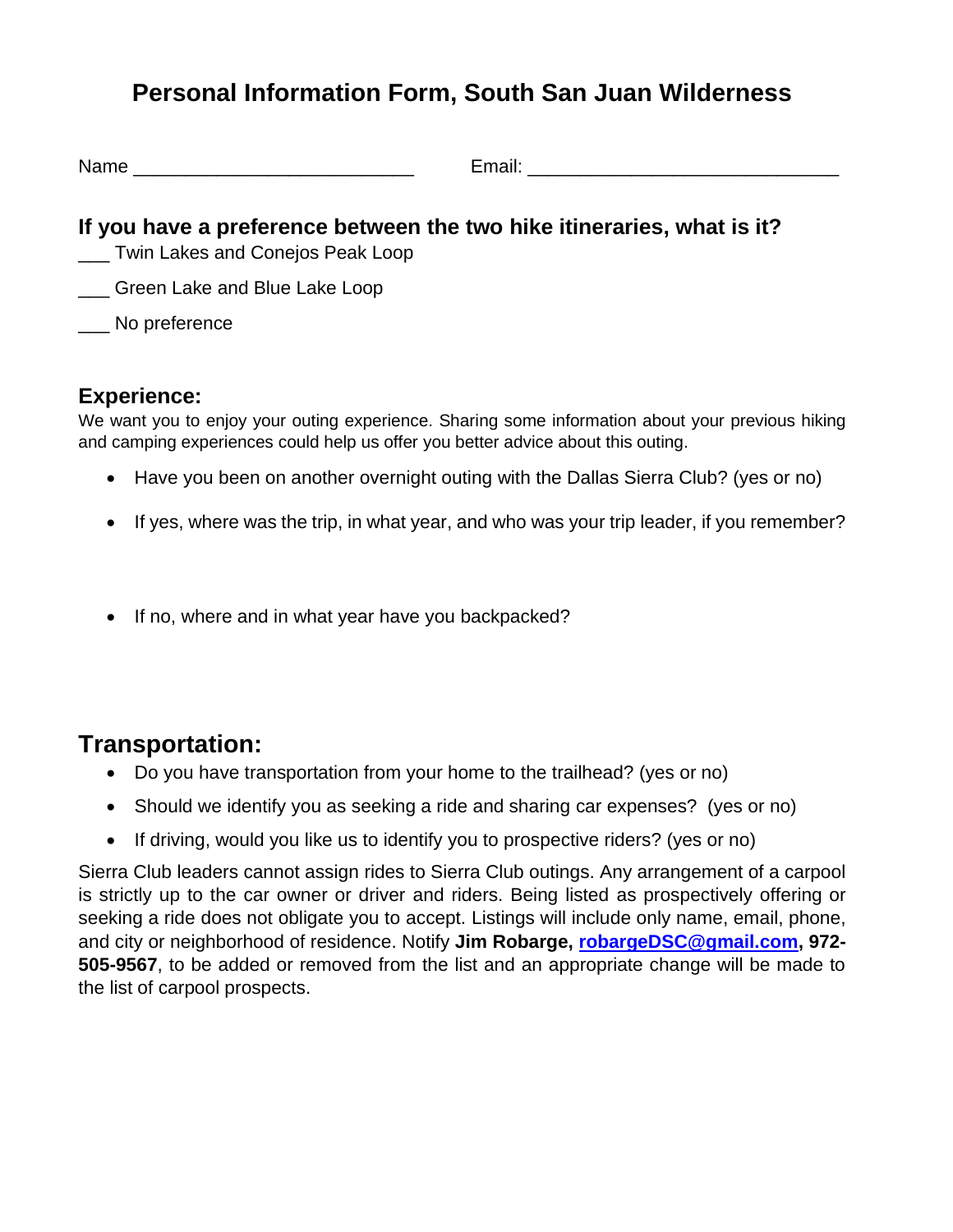# **Medical Form: Local Outings**



#### General Information

| <b>Full name:</b>        | ZIP:<br>City:<br>State:           |
|--------------------------|-----------------------------------|
| Age:<br>Date of birth:   | Phone:                            |
| I identify my gender as: | <b>Primary Emergency Contact:</b> |
| <b>Address:</b>          | Phone:                            |

### Allergies

Include allergies to food, insect bites and stings, medicines, animals, and the environment (dust, pollen, etc). Use a separate sheet if needed.

#### **O** Select if no allergies

| <b>Allergy</b> | <b>Reaction</b> | Medication required (e.g.<br>epipen, antihistamine) | Is your allergy serious or life-<br>threatening? How so? |
|----------------|-----------------|-----------------------------------------------------|----------------------------------------------------------|
|                |                 |                                                     |                                                          |
|                |                 |                                                     |                                                          |
|                |                 |                                                     |                                                          |

#### **Medications**

 $\Omega$  Select if no medications

Please list all prescriptions, over the counter, natural medications, medical marijuana and inhalers you are currently taking. Include prescription medications taken for episodic or emergency use. Note if this is a recent change in dosage or prescription. Use a separate sheet if needed.

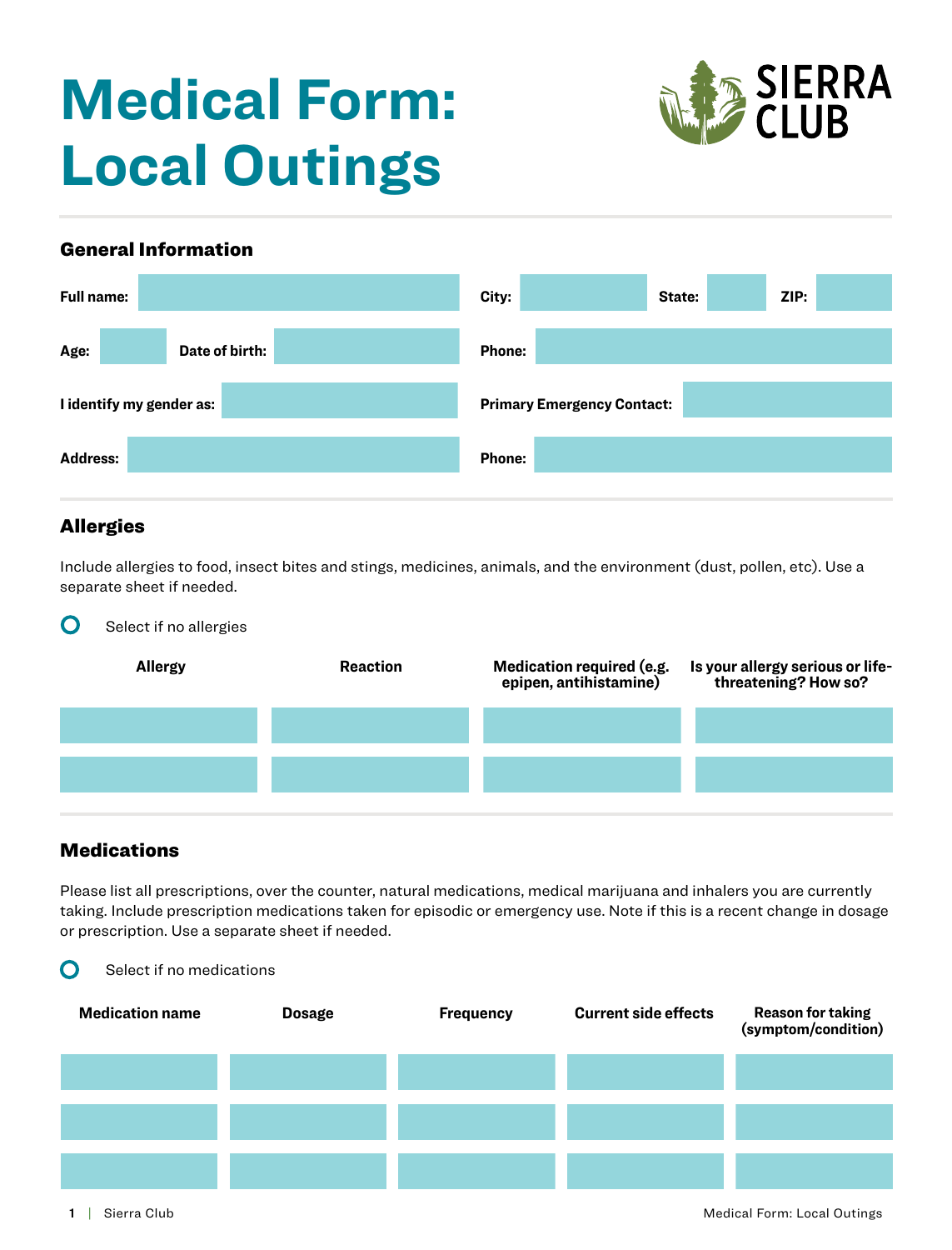#### General Medical History

| Are there any conditions<br>Yes<br>No<br>or limitations (mental,<br>emotional, or physical)<br>that may affect your<br>participation on this trip?<br>If yes, please explain.                                                                        |             |
|------------------------------------------------------------------------------------------------------------------------------------------------------------------------------------------------------------------------------------------------------|-------------|
| Have you been fully vaccinated for COVID-19, including the waiting period?                                                                                                                                                                           | Yes<br>No l |
| Have you tested positive or experienced any covid symptoms in the past 2-14 days?                                                                                                                                                                    |             |
| Symptoms include (from CDC):                                                                                                                                                                                                                         |             |
| • Fever or chills<br>• Cough<br>• Shortness of breath or difficulty breathing<br>• Fatigue<br>• Muscle or body aches<br>• Headache<br>• New loss of taste or smell<br>• Sore throat<br>• Congestion or runny nose<br>• Nausea, vomiting, or diarrhea | Yes         |

#### **Participant (and Parent of a Minor Participant), please sign and date below:**

I certify that the information provided above is true, complete, and accurate. Other than any limitations described in this form, or any other information I have provided, I agree I (or my child) can participate in all trip activities. I agree to contact the Sierra Club promptly to provide additional information if my (or my child's) medical or health condition changes before the start of (or during) the trip. I acknowledge that falsifying or providing inaccurate or incomplete medical information can create serious risks to me (or my child) or to others and may result in dismissal from the trip.

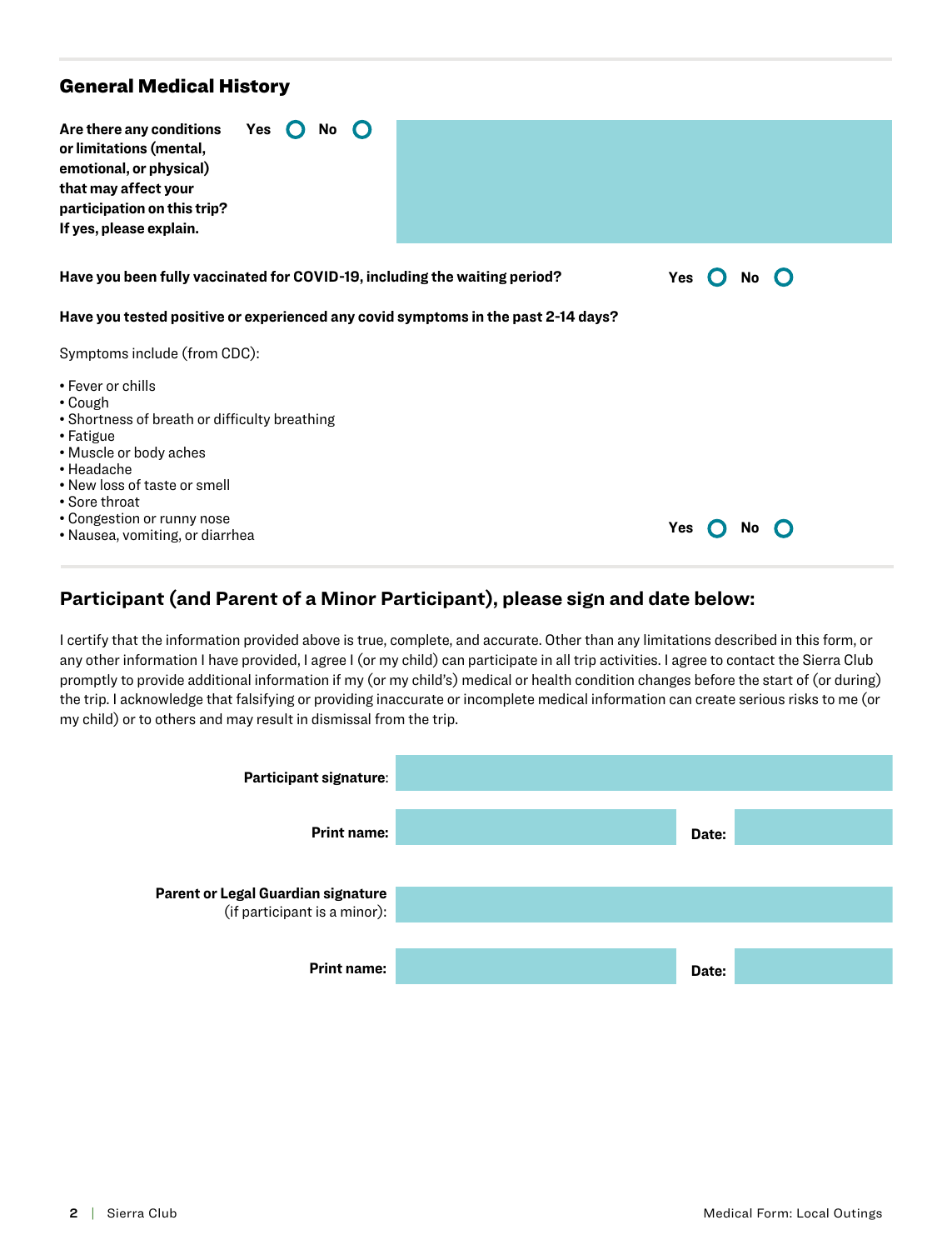# **Participant Agreement**



#### **Instructions for Completing this Form**

- Please print and mail this form to the trip leader or other Sierra Club representative with your physical signature. If you choose to complete the form on your computer, you must still print and sign before mailing.
- Please complete and sign both the Participant Agreement on p. 2 and the Supplemental Release Regarding COVID-19 on p. 3.
- Minor participants (those under 18 years old) must complete the form with a parent/legal guardian.

#### **IMPORTANT: This agreement affects your legal rights. By signing it, you are agreeing to (among other things) assume risks, release claims, waive rights, and indemnify Sierra Club from harm.**

**1. Definitions.** The following capitalized terms have the following meanings when used herein:

**A. "Sierra Club"** means Sierra Club and its officers, directors, representatives, employees, agents, chapters,volunteers, leaders, and affiliates;

**B. "Activities"** means any program, event, and/or activity offered by and/or on behalf of Sierra Club;

**C. "Participant,"** who is identified at the bottom of this agreement, is either (i) me or (ii) as applicable, aperson for whom I am legally authorized to make decisions and who is referred to herein as "Minor Participant";

**D. "Risks"** means any risk associated, either directly or indirectly, with Participant's presence at and/or participation in any Activities;

**E. "Damages"** means any injury, damage, sickness, death, and/or any other loss, whether physical, emotional,financial, or otherwise, caused in whole or in part by Participant, Sierra Club, and/or any third parties in connection with any Activities;

**F. "Claims"** means any action, cause of action, claim, controversy, promise, agreement, damage, judgment, cost, expense, and/ or liability of whatever nature, in law or in equity, whether known or unknown, whether contingent or liquidated, and whether based in statute, contract, tort, or otherwise; and

**G. "Released Parties"** means Sierra Club and any Sierra Club successor, assign, sponsor, advertiser, inspector, contractor, consultant, and/or any other person or entity that takes any action on Sierra Club's behalf in connection with any Activities.

**2. Participation.** I (or Minor Participant, if any): (a) agree that my participation in any Activities will be subject to the terms herein; and (b) can and will participate in any Activities in a constructive manner without causing Damages.

**3. Logistics.** I will accurately complete any required forms and abide (and cause Minor Participant, if any, to abide) by all laws, rules, and policies applicable to any Activities. Prior to any Activities, I will be familiar with, and shall have accepted, the associated Risks and will have made any inquiry necessary to fully understand those Risks. Sierra Club may in its sole discretion dismiss me (or Minor Participant, if any) from any Activities for any or no reason. I will be fully responsible for any and all costs, including without limitation travel expenses, associated with my dismissal or departure (or the dismissal or departure of Minor Participant, if any) from any Activities for any reason.

#### **4. Understanding the Risks.** I confirm all of the following:

**A.** Unplanned or unexpected situations may arise in the course of any Activities, Risks are inherent in all Activities and may not be obvious, and Activities and Risks may cause Damages;

**B.** A few, non-exhaustive examples of Risks include: acts of nature or other matters outside Sierra Club's control; facilities and/ or equipment failures; itinerary changes and/or cancellations; transportation issues; problems associated with locations, wildlife, vegetation, and/or lack of access to medical care, AND NEGLIGENCE by Sierra Club or others. There are many potential Risks that are not listed here; and

**C.** I understand all Risks, whether or not they have been communicated to me (and/or to Minor Participant, if any); and I have had adequate opportunity to seek any information necessary to properly evaluate all Risks.

**5. Assumption of Risks.** I confirm my (and Minor Participant's, if any) assumption of all Risks, whether known or not and whether identified or not, and my acceptance of all materials, equipment, and facilities associated with the Risks and/or the Activities in an "AS IS" condition. I accept that I (and Minor Participant, if any) may sustain Damages, including Damages that could be caused by Sierra Club, third parties, and/or me (or Minor Participant, if any).

**6. Release.** I (and Minor Participant, if any) release each and all of the Released Parties from any Claims that I (and Minor Participant, if any) ever had, now have, or may have in the future, for any reason, and that arise out of and/or relate in any manner, whether directly or indirectly, to any Activities (including without limitation travel to or from any Activities), even when any such Claims result from the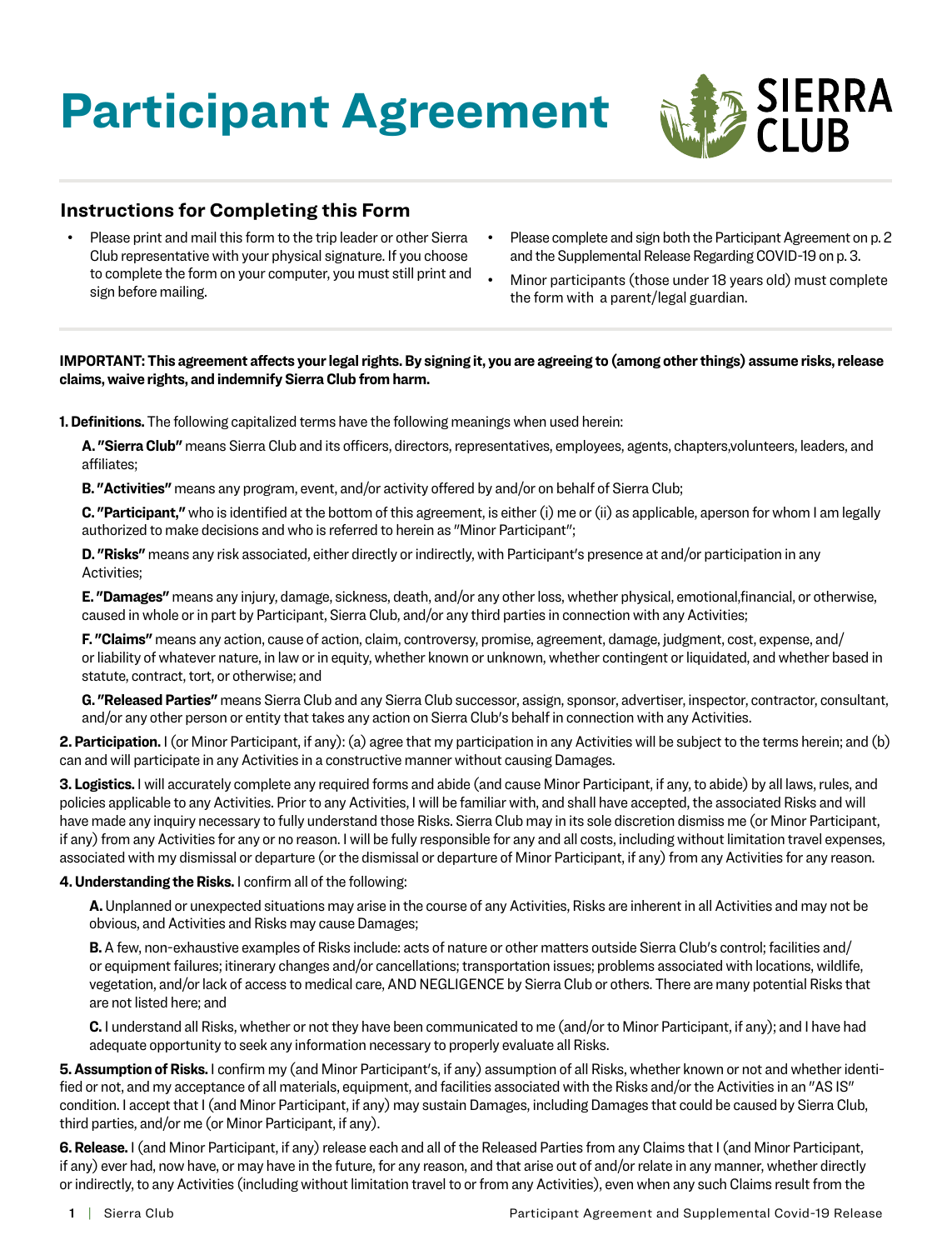NEGLIGENCE of any Released Party.

**7. Waiver.** Regarding the release above, I waive all rights that I (and Minor Participant, if any) may have now or in the future under Cal. Civil Code § 1542 stating: "A GENERAL RELEASE DOES NOT EXTEND TO CLAIMS THAT THE CREDITOR OR THE RELEASING PARTY DOES NOT KNOW OR SUSPECT TO EXIST IN HIS OR HER FAVOR AT THE TIME OF EXECUTING THE RELEASE AND THAT, IF KNOWN BY HIM OR HER, WOULD HAVE MATERIALLY AFFECTED HIS OR HER SETTLEMENT WITH THE DEBTOR OR RELEASED PARTY."

**8. No Third Party Lawsuits.** I (and Minor Participant, if any) will not participate in, either directly or indirectly, or cause any third party to initiate, any litigation against any Released Party regarding any Claims associated directly or indirectly with involvement by me (or Minor Participant, if any) in any Activities (the "Third Party Claims").

**9. Indemnification.** I will indemnify, hold harmless, and defend each Released Party from and against any and all Third Party Claims (including without limitation attorney's fees).

**10. No Warranties.** No information related to any Activities and/or Risks and communicated to me (and/or to Minor Participant, if any) in any manner, including without limitation difficulty ratings, safety or risk evaluations, equipment recommendations, or participant assessments, shall be construed as a Sierra Club warranty or representation of any kind. Sierra Club has given no warranty, express or implied, regarding the Activities, the Risks, and/or any Damages except as stated herein or in another writing signed by a Sierra Club officer (each, a "Warranty"). In signing this agreement, I have not relied on any statement not set forth herein or in any Warranty.

**11. Amendment and Interpretation.** This agreement may not be amended except in writing signed by a Sierra Club officer and is intended to be interpreted and enforced to the greatest extent allowed by law. If any provision herein is deemed unenforceable, the remaining provisions shall still be enforced. This agreement is binding upon any personal representative, successor, heir, or assign of Participant (and Minor Participant, if any).

**12. Dispute Resolution.** Any dispute relating to or arising from the enforcement and/or interpretation of this agreement, and/or any Activities (each, a "Dispute") shall be governed by California law without reference to its conflicts of laws rules and shall be resolved exclusively in the state courts existing in Alameda County, California. Before initiating any legal proceeding against Sierra Club in connection with any Dispute, I agree to first inform Sierra Club's general counsel in writing of the Dispute's factual and legal basis and to give Sierra Club thirty (30) days to respond.

**13. Federal Land Agencies.** If a court of competent jurisdiction determines that an agency rule prevents me from agreeing to any clause herein, that clause shall not be enforced.

**14. Medical Care.** In connection with any Activities, I authorize Sierra Club to obtain, provide, and/or authorize medical care, treatment, and transportation to a medical facility for me (or Minor Participant, if any) if I cannot do so, and I will pay all associated costs. I authorize the release to any third parties of my (or Minor Participant's, if any) medical records and personal information, if necessary or useful for treatment, referral, billing, or insurance purposes.

**15. Publicity Permission (Optional).** I am aware that staff or others sometimes capture photographs, quotes, or other impressions or recordings of participants and share them with Sierra Club for use in a variety of ways, such as (but not limited to) in the newsletters, web pages, or social media of Sierra Club or its allies. I (and Minor Participant, if any) agree not to restrict or condition such use in any way, unless I've indicated otherwise near my signature.

**I CONFIRM THAT I (OR MINOR PARTICIPANT, IF ANY) AM VOLUNTARILY PARTICIPATING IN ONE OR MORE ACTIVITIES WITH FULL KNOWLEDGE OF THE RISKS. ON MY BEHALF (AND ON BEHALF OF MINOR PARTICIPANT, IF ANY), I FULLY ASSUME AND ACCEPT ALL RISKS (KNOWN OR UNKNOWN, IDENTIFIED OR NOT) ASSOCIATED DIRECTLY OR INDIRECTLY WITH THE ACTIVITIES AND POTENTIAL DAMAGES, INCLUDING WITHOUT LIMITATION AS MAY BE CAUSED IN WHOLE OR IN PART BY ANY SIERRA CLUB NEG-LIGENCE, THE NEGLIGENCE OF OTHERS, AND/OR ANY CONDUCT BY ME (AND/OR MINOR PARTICIPANT, IF ANY).**

### **Participant (and Parent of a Minor Participant), please sign and date below:**

**Date: Participant print name: Participant signature:**

**Parent or Legal Guardian of a Minor:** I, as a parent or guardian of the below named minor, hereby give my permission for my child or ward to participate in the trip and further agree, individually and on behalf of my child or ward, to the terms above.

| Name of minor:                             |       |  |
|--------------------------------------------|-------|--|
|                                            |       |  |
| <b>Parent or Legal Guardian Signature:</b> | Date: |  |